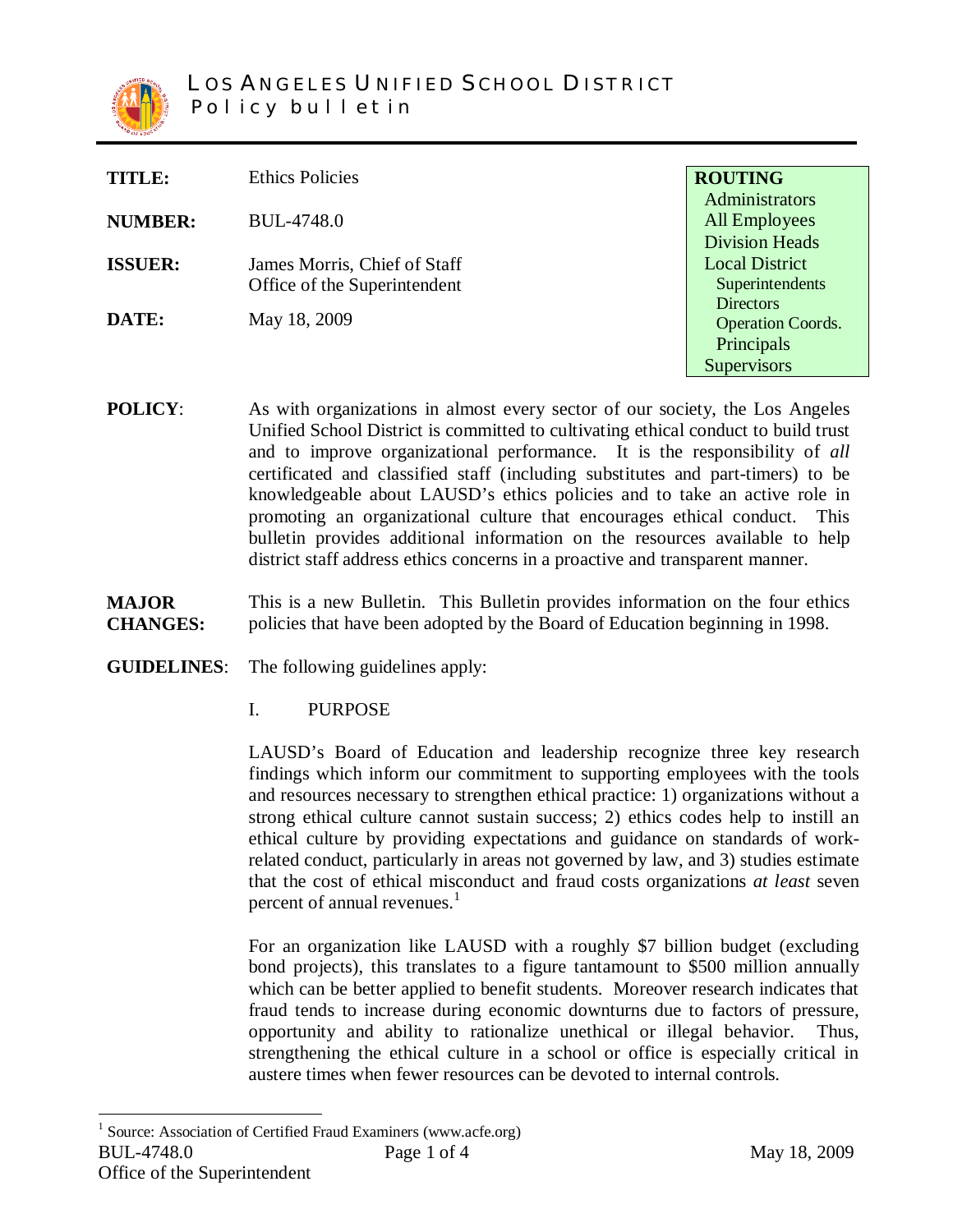

## II. SYNOPSIS OF EXISTING ETHICS POLICIES

LAUSD has four Board-approved ethics policies which staff should be familiar with. A brief high-level synopsis of each policy is as follows:

- 1. *Employee Code of Ethics* addresses use of position, use of resources, gifts, etc.
- 2. *Conflict of Interest Code* addresses conflicts, recusals, and mandated disclosure
- 3. *Contractor Code of Conduct* addresses limits on working with and for vendors
- 4. *Lobbying Disclosure Code* addresses limits on marketing and influence efforts

To access the above Codes, please go to the Ethics Office website at: [www.lausd.net/ethics,](http://www.lausd.net/ethics) or click the link [here.](http://ethics.lausd.net/default.asp?Page=home_resources_02)

## III. RESPONSIBILITY FOR POLICY IMPLEMENTATION

A. School Principal/Site Administrator Responsibilities

Each school principal/site administrator has the responsibility:

- 1. To model ethical conduct in his or her LAUSD work.
- 2. To promote a culture that encourages ethical conduct by supporting staff in knowing LAUSD's ethics standards and procedures. At minimum, ethics policies and procedures should be communicated to staff via annual distribution of the Employee Code of Ethics and other ethics awareness materials (see: [www.lausd.net/ethics\).](http://www.lausd.net/ethics).) Other ethics policies should be disseminated as relevant (e.g. staff members who help choose products or services should be directed to review the Contractor Code of Conduct).
- 3. To reinforce ethical practice with training and periodic communications such as having staff take advantage of the professional development activities from LAUSD's Ethics Booster Training Kit on at least an annual basis (see "Assistance" section).
- 4. To hold employees accountable for ethical conduct in LAUSDrelated matters by making the time and effort to recognize good ethics as well as following through with disciplinary measures when there are ethics violations.
- 5. To certify on the "Administrator Certification Form" that the school/work location provides staff with a copy of the Employee Code of Ethics and a training or discussion about the importance of ethical conduct on at least an annual basis.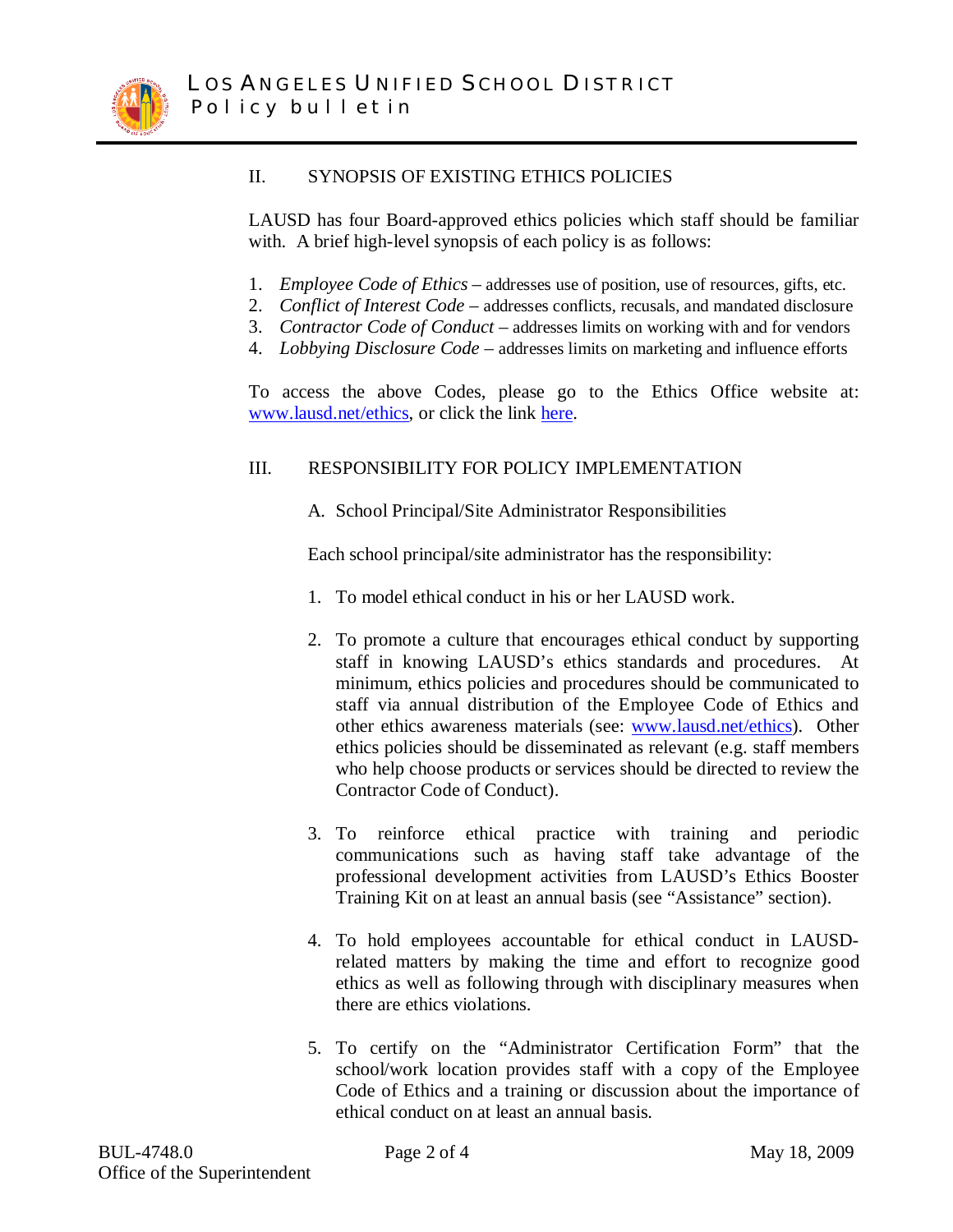

B. Individual Employee Responsibilities

Research shows that *employee role-modeling* of ethical conduct through: a) talking about the importance of ethics, b) honoring the public's trust and adhering to ethics standards, c) keeping promises and commitments to colleagues, students and their families and other stakeholders, and d) maintaining respectful communication has the greatest demonstrated impact on positive ethical outcomes.

As such, each district employee has the responsibility:

- 1. To set a good example of ethical conduct in his or her LAUSD work.
- 2. To be familiar with LAUSD's ethics policies and to participate in annual training activities such as the "ethics booster."
- 3. To contribute to proactive and transparent management of potential ethics concerns by raising matters in a respectful and constructive manner.
- 4. To seek guidance from a supervisor or other trustworthy source, if you are unsure of the most ethical and responsible course of action.
- 5. To know that you are not just a role model to your peers, but equally importantly to the students of the LAUSD.
- **AUTHORITY** This is the policy of the Board of Education and Superintendent which is informed by existing laws, including but not limited to: California Education Code Section 44110 et seq., 44932, 49073-49079; California Government Code Sections 1090-1098, 1126, 8314, 87100-87105; 87200-87210; and Penal Code Sections 93, 115 and 424.
- **RELATED RESOURCES:** • *Administrator Certification Form.* Memorandum issued annually by the Office of General Counsel.
	- x *Code of Conduct with Students Distribution and Dissemination.* Mem-4400.0 issued by the Office of the Superintendent.
	- x *Conflict of Interest Code.* Board adopted November 2002; last revised January 2009. See: [www.lausd.net/ethics](http://www.lausd.net/ethics) for more information.
	- *Contractor Code of Conduct*. Board adopted December 2000; last revised November 2006. See: [www.lausd.net/ethics](http://www.lausd.net/ethics) for more information.
	- x *Employee Code of Ethics.* Board adopted September 1998; last revised February 2003. See: [www.lausd.net/ethics](http://www.lausd.net/ethics) for more information.
	- *Lobbying Disclosure Code*. Board adopted December 2000; last revised May 2006. See: [www.lausd.net/ethics](http://www.lausd.net/ethics) for more information.